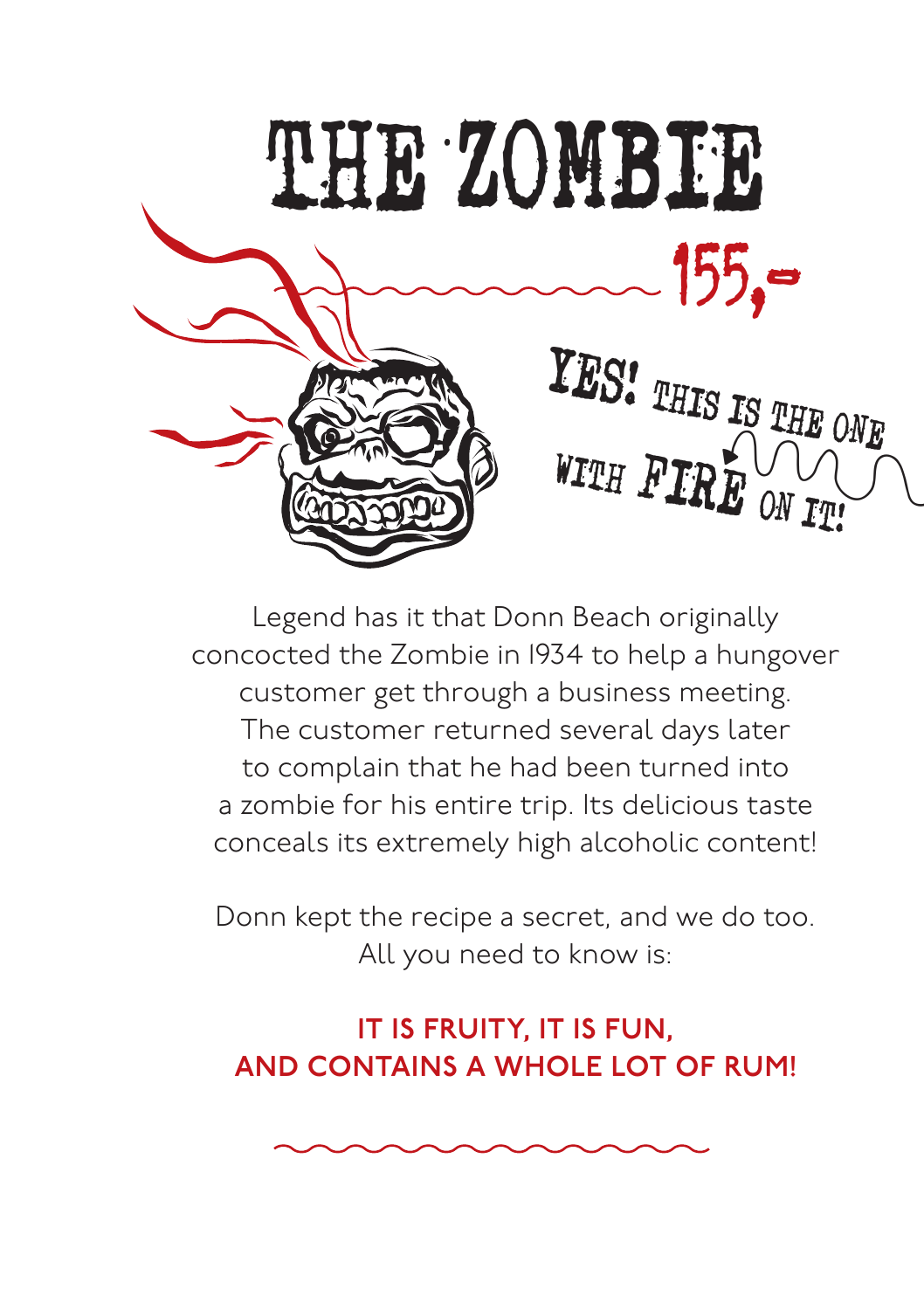# TRADITIONAL TIKI





Our take on the infamous puerto rican drink is smooth and sweet.

Diplomático Mantuano Rum, Koko Kanu, Pineapple, Lime, Sugar and Coconut



Was it Trader Vic or Donn Beach who created it? Either way, it is one you have to try.

Diplomático Mantuano Rum, Havana 3 Rum, Longeteau 40 Rum, Orgeat, Orange Curaçao and a splash of lime



An alternative take on another of Donn's classics. Peachy, and packs a punch!

Havana 3 Rum, Diplomático Mantuano Rum, Peach, Pineapple, Lime and Honey

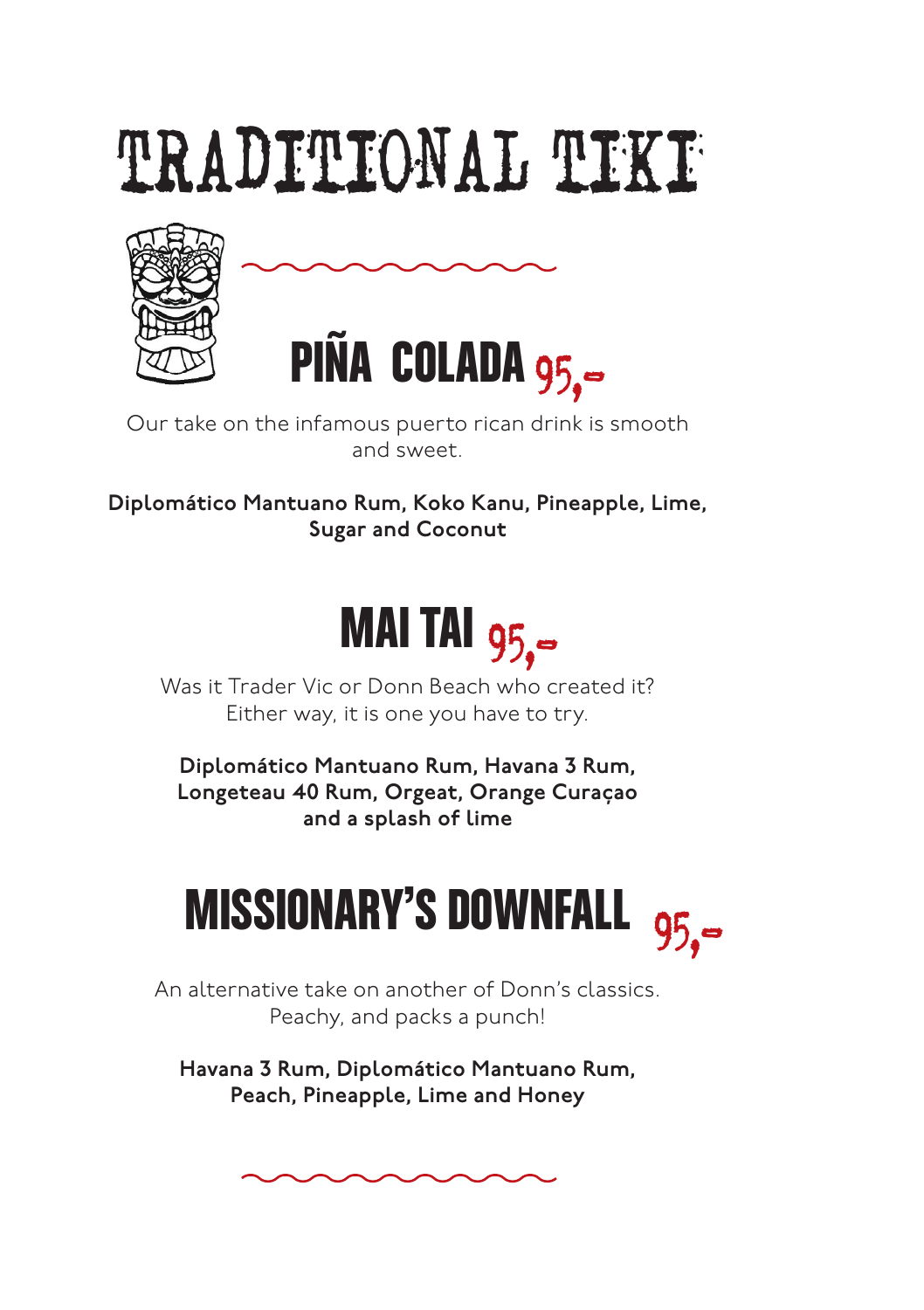



A favourite among those with a sweet-tooth.

Diplomático Mantuano Rum, Passion Fruit, Lime, and a dash of Vanilla



Forget everything you knew about white russians and try our rummy take on it.

Blackwell Jamaican Rum, Kahlúa and Coconut



Its gin base may be London Dry but this cocktail is tropical and wild!

Beefeater Dry Gin, Lemon, Honey, Raspberry and Cucumber



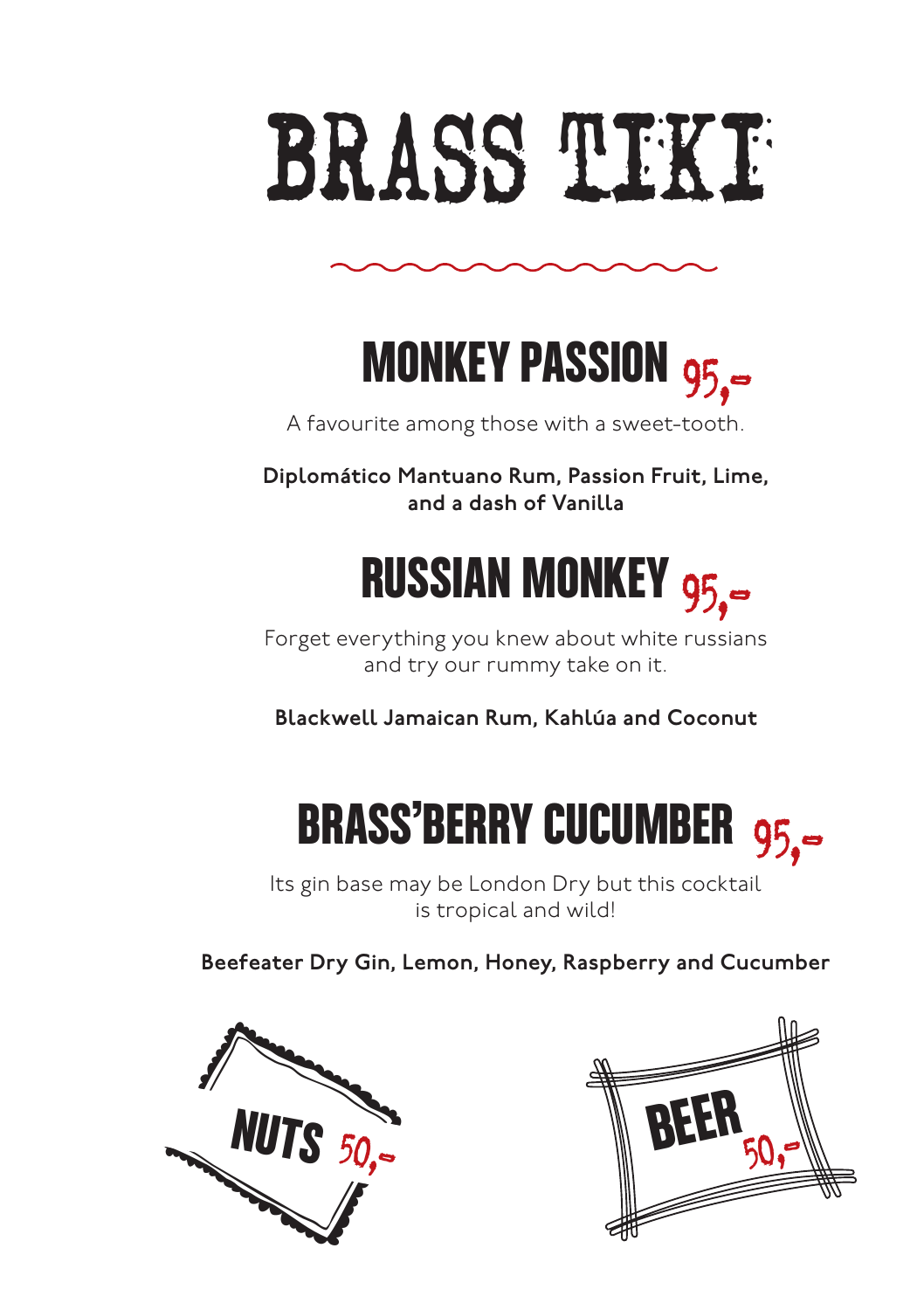

#### APPLE KANALOA 95.

We give you an award winning cocktail from the Danish National Championsship. Created by one of our own Kahunas behind the bar.

Laird's Applejack Brandy, Lemon, Vanilla and Gingerbeer



A compination of sweet and sour will awaken you inner Mexican - ¡Salud!

Olmeca Blanco Tequila, Mango, Lime, Ginger and Honey



If life gives you lemons, make enough lemonade to summon the devil.

Pusser's Navy Rum, Strawberry, Lime, Honey and Bubbles

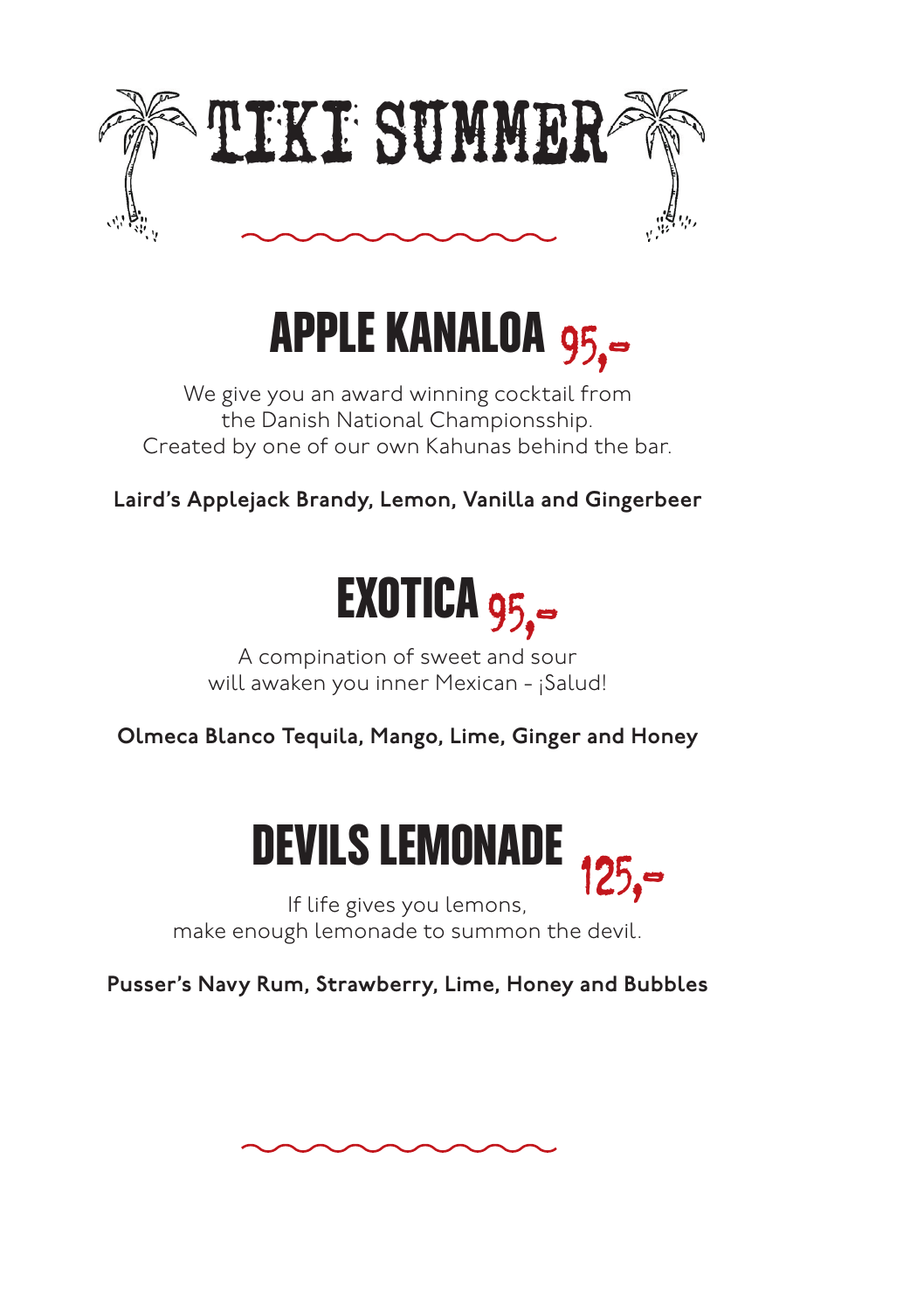# TIKI SUMMER



MONKEY SPRITZ 95,-

Our take on the Summer Spritz. Fresh and bubbly.

Beefeater Dry Gin, Luxardo Aperitivo, Elderflower, Lemon and Sparkling Wine



A flamming twist of the classic Espresso Martini.

Sailor Jerry Rum, Espresso, Salted Caramel and Marshmallows



Can you keep a secret? The Skull will give you the key to unlock your Tiki Mojo!

Havana 3 Rum, Cantaloupe, Mint, Honey and a spalsh of lime

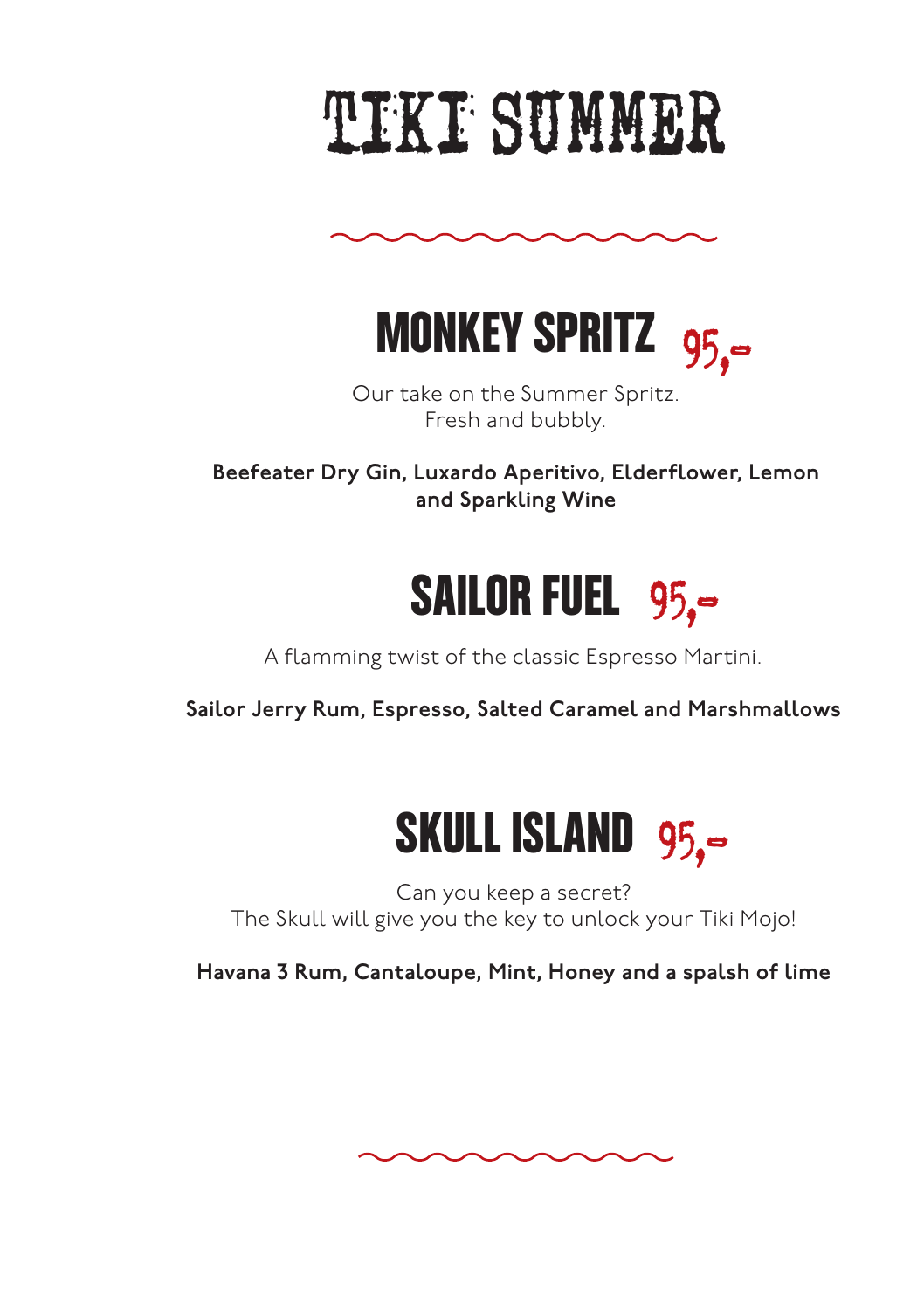



The bermudian national drink that needs no introduction.

Gosling's Black Seal Rum, Lime, Bitters and Gosling's Gingerbeer



A timeless classic for tequilla lovers worldwide.

Olmeca Blanco Tequila, Lime and Agave



One of the all-time classics made just as intended.

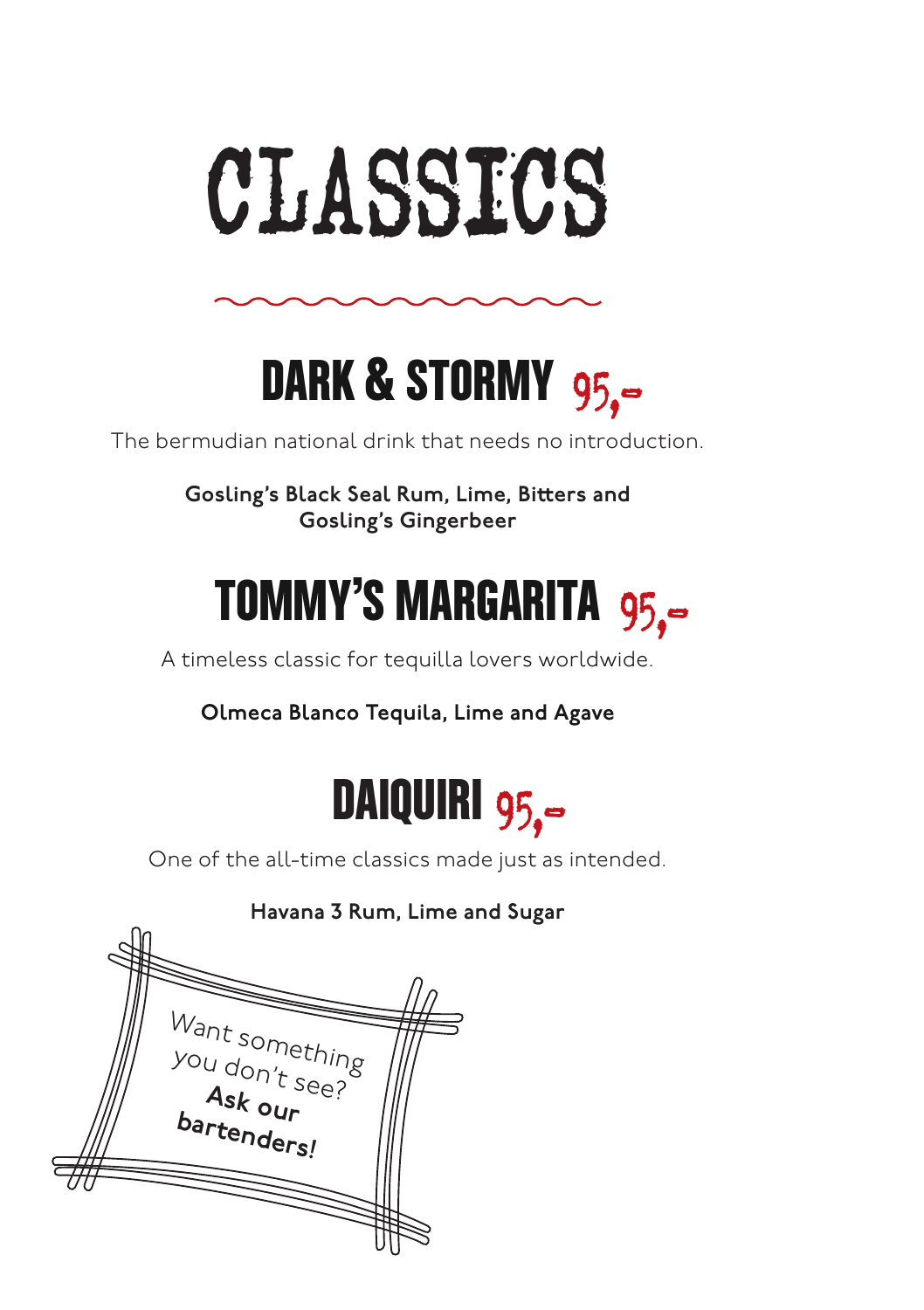### SHARING BOWLS THE



This drink will be sure to get sparks flying!

Havana 3 Rum, Havana 7 Rum, Cranberry juice, Lychee, and fresh Lime Juice



#### BLACK BEARD'S TREASURE CHEST serves 4 people 465,-

We have finally unearthed Black Beard's long lost treasure just off the coast of Vesterbro, but its full of rum not riches! Based on the legendary Hurricane cocktail, this drink is sure to put the wind in your sails.





Not for the faint-hearted. After a few sips of this you'll be dancing with the devil himself. Tell him Brass Monkey sent ya'!